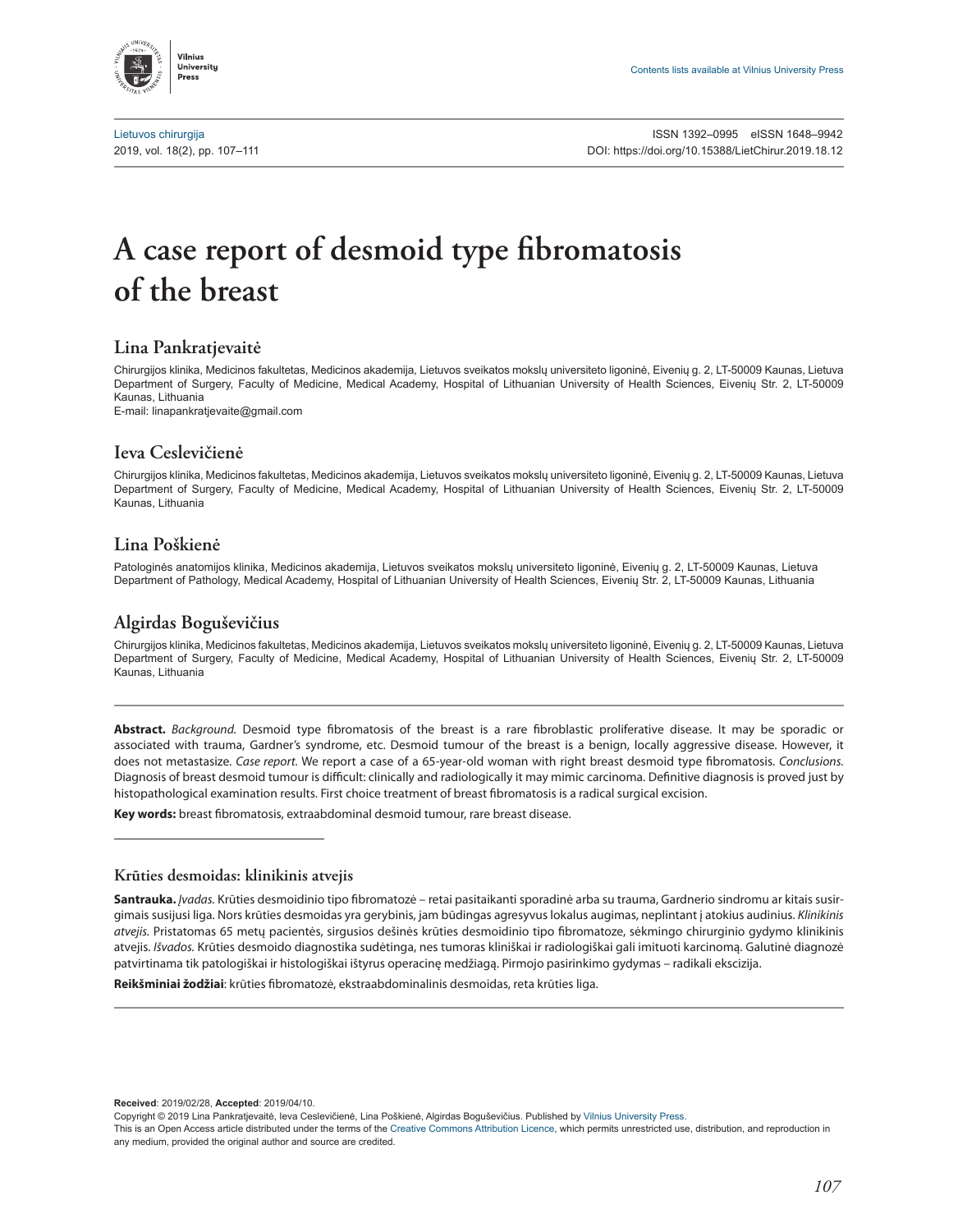#### **Introduction**

Desmoid tumour (syn. *aggressive fibromatosis*, *nonmetastasing fibrosarcoma*) is a rare benign fibroblastic proliferative disease. It can occur anywhere in the body: most common places are extremities, abdominal wall and intraabdominal cavity. Desmoid tumour is found in only 0.2% of breast tumours [1]. It may be sporadic, but also it may occur after surgical trauma, implantation of silicone breast implants or may be associated with Gardner's syndrome [2]. Most cases of breast fibromatosis are reported in female, however it may occur in male [2, 3].

Breast desmoid tumour presents as firm, painless and movable mass [4]. Nipple, skin retraction may be seen [2, 4]. Clinically and radiologically it may mimic breast carcinoma [3]. However, conclusive diagnosis is made after histopathological examination of the lesion. Surgery, radiotherapy, chemotherapy, hormonal therapy may be used for the treatment of desmoids tumour [1, 4–6]. Radical surgical excision is the treatment of choice [5].

## **Case report**

A 65-year-old female presented with a palpable lump in her right breast for 5 months. There was no family history of the breast cancer. Her past medical history was significant for total hysterectomy with bilateral salpingo-oophorectomy twenty years ago because of myomatous uterus and benign cysts of ovaries. She reported the onset of menarche at age 14. The patient had two deliveries.



Fig. 1. The lesion was seen on ultrasound image

During physical examination a 2 cm hard, not tender, with ill-defined margins lump in the upper inner quadrant of the right breast has been found. There was no nipple retraction, discharge or skin change. A breast ultrasound showed a 1.24x0.85 cm suspicious ill-defined hypoechogenic lesion at 1 o'clock position of the right breast (Figure 1). Mammogram revealed a local hyperdense zone in the right breast (Figure 2). Histopathological examination of the tumour core biopsy material revealed desmoid type fibromatosis. The patient underwent wide local with clear margins excision of the lesion. Histopathological examination of surgical material confirmed desmoid type fibromatosis (Figure 3). Tumour was poorly demarcated, composed of spindle-shape myofibroblasts arranged in long sweeping fascicles. There was no mitotic activity. Immuno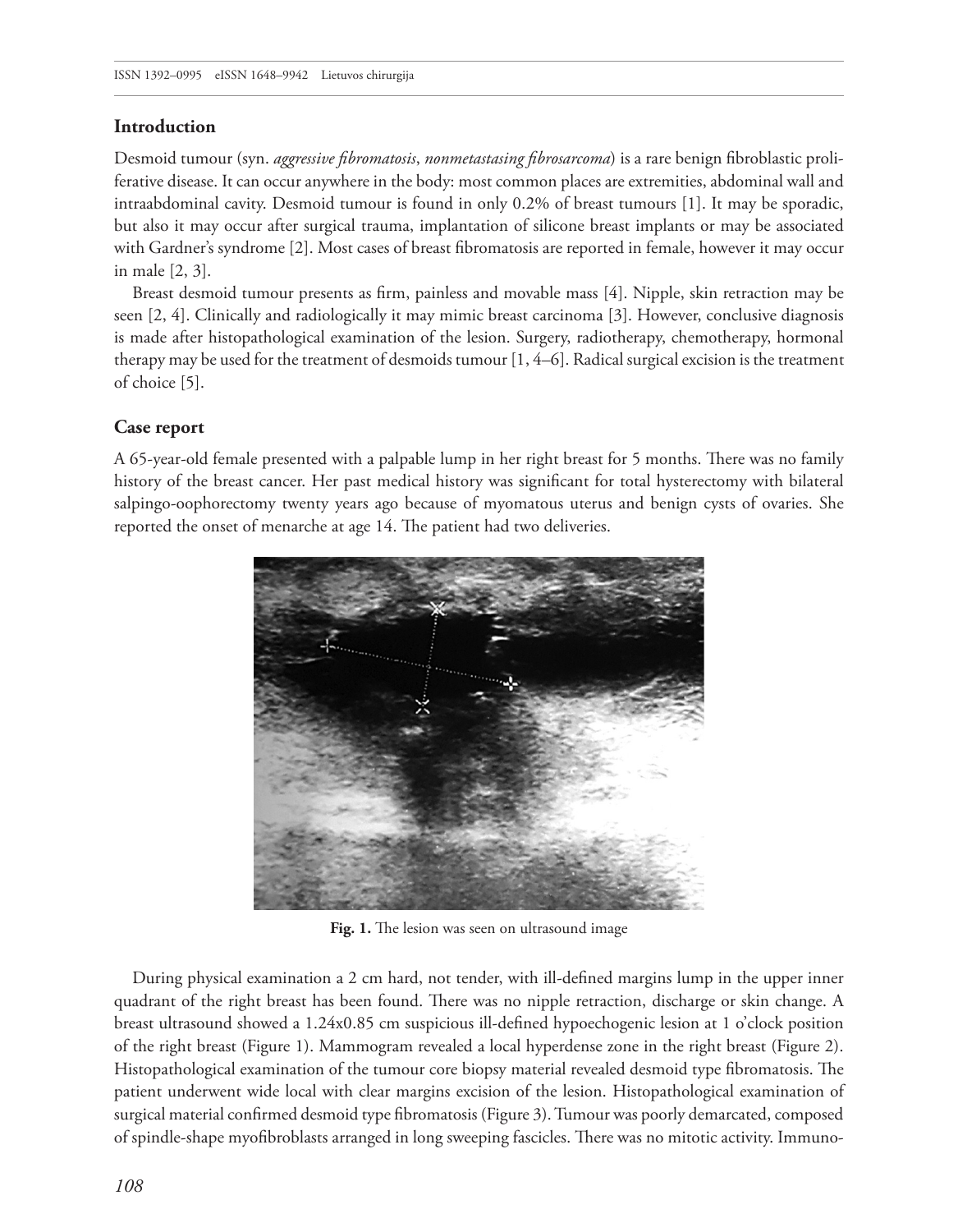histochemical findings of the mass showed a focally positive reaction with beta-catenin, and a negative reaction for CD34, Desmin, CK. The patient did not require any adjuvant treatment. There was no recurrence after two years of follow-up.



**Fig. 2.** Local hyperdense zone was seen in mammogram



**Fig. 3.** Microscopic pathological findings revealed spindle cells among collagen depositions (HE staining)

#### **Discussion**

Desmoid tumour can occur anywhere in the body. However, their aetiology is still unknown [7]. Physical, hormonal and genetic factors have an important role in desmoid tumours' development [7].

Desmoid tumour of the breast is extremely rare: it is found in only 0.2% of breast tumours [1]. Most commonly it is found in one breast; however, both breasts may be affected [1]. Desmoid tumour of the breast may be sporadic, but also it may occur after surgical trauma, implantation of silicone breast implants or may be associated with Gardner's syndrome [2]. Breast fibromatosis may be associated with elevated estrogen levels during pregnancy [2, 9]. In our case, desmoids type fibromatosis affected only one breast. Moreover, the patient did not have any history of genetic factors or breast surgery.

Breast desmoid tumour may occur primarily from the breast tissue or secondary from the pectoralis major muscle [1, 2]. They are locally aggressive, however, do not metastasize [7].

Clinically breast fibromatosis presents as firm, painless mass [4, 8]. Nipple, skin retraction may be seen [2, 4, 8]. On ultrasound images, desmoid tumour typically appears as hypoechogenic, ill-defined mass [1, 8]. In our case, tumour also was firm, not tender, with echoscopically seen ill-defined margins.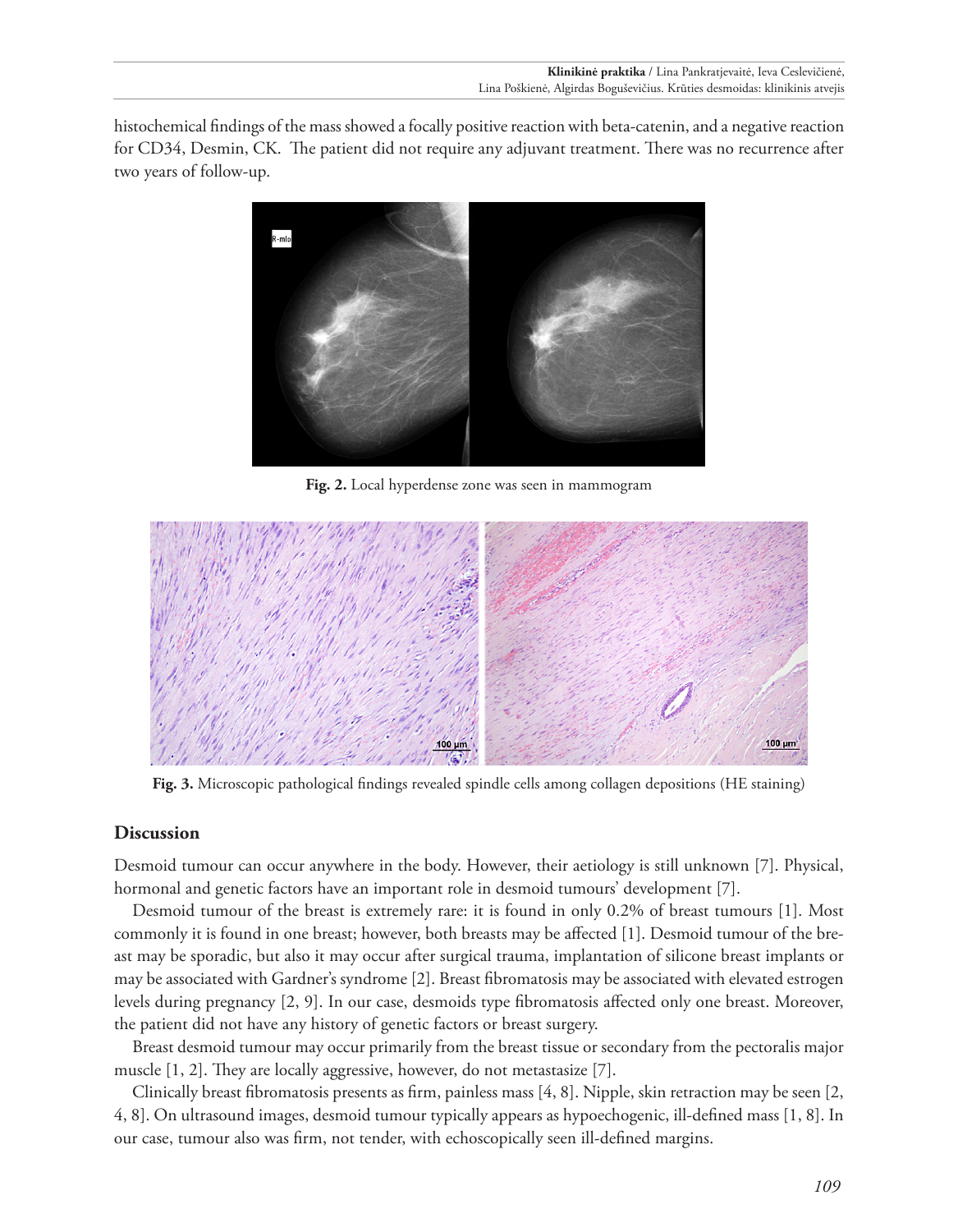Mammographically breast desmoid tumour appears as a speculated mass [4, 8]. Moreover, rarely it may demonstrate calcified deposits [4]. Magnetic resonance imaging (MRI) is the best radiological diagnose method for diagnosing desmoid tumour [5]. On MRI images desmoid tumour may look as ill-defined hypointense or isointese masses on T1-weighted images or hyperintense masses on T2-weighted images [2].

Clinically and radiologically diagnose desmoid tumour of the breast is difficult because it may mimic breast carcinoma [3, 4]. Conclusive diagnose is made just after histopathological examination of the lesion. Macroscopically the lesion appears as greyish-white, firm consistency, irregular, nodular mass [1, 6]. Microscopically spindle cells are seen with varying amount of collagen fibres deposition [2, 7]. Immunohistochemistry is positive for vimentin, actin, but negative for desmin, cytokeratin, S-100, CD 34 [1, 5, 7]. Histopathologically desmoids tumour must be differentiated from the scar formation, fibrosarcoma or fibromatosis – like metaplastic spindle cell tumour [2].

The treatment of breast desmoid tumour is still controversial because of little data due to low incidence of disease [1]. Surgery, radiotherapy, chemotherapy, hormonal therapy may be used for the treatment [1, 4, 5]. Radical surgical excision is the treatment of choice [5, 9]. However, sometimes the complete excision could be avoided in carefully selected patients because the surgery might have poor functional and cosmetic outcomes (i.e. when superficial and subareolar lesion is present, which may require nipple areolar complex removal) [1]. Desmoid tumours have a tendency to recur [6]. They usually recur within 3 years of excision, and then radical excision is required [2]. Wide local resection prevents or reduces the recurrence of disease [8]. When patients have tumour that is unresectable or require extensive surgical resection (i.e. major chest wall resection) radiotherapy might be performed [4]. Systemic therapy may be used in unresectable, recurrent desmoid tumour [7, 9], also for the patients that cannot tolerate surgical treatment and when chest wall is involved [9]. Systemic therapy includes non-cytotoxic (hormonal therapy with Tamoxifen alone or in combination with nonsteroidal anti-inflammatory drugs) and cytotoxic approaches (chemotherapy) [9]. According literature, desmoid tumour may be treated with Tamoxifen due to the fact that fibromatosis may have been related to elevated estrogen levels during pregnancy: treatment with Tamoxifen is associated with reduced size of the tumour [9]. However, postoperative antihormonal therapy does not reduce the local recurrence rate [2]. Methotrexate and/or vinblastine/vinorelbine or an anthracycline-based regimen might be used as "low dose" chemotherapy for desmoids treatment [10]. Targeted therapy (drugs such as imatinib, sorafenib, pazopanib) is a quite new treatment method [10]. Cryoablation also might be used as alternative treatment for local control of small or moderately sized extra-abdominal desmoid tumours [10]. In our case the patient has undergone successful surgery without any adjuvant treatment.

Case report is written according CARE guidelines [11].

#### **Conclusions**

Breast desmoid tumour is a rare disease. Clinically and radiologically it may mimic breast carcinoma. Conclusive diagnose of desmoids tumour is made after histopathological examination of the lesion. First treatment of choice is wide surgical resection of the lesion. However, treatment such as radiotherapy, chemotherapy, hormonal therapy may be used.

Our case report presents a rare breast desmoid tumour which was successfully treated with local surgical excision without disease recurrence of two years follow up. We believe that small breast desmoid tumours might be treated with wide local excision with clear margins. In such cases aggressive surgical treatment might be avoided considering that breast desmoid tumour is a benign disease. Moreover, each surgeon must consider the cosmetic result of the surgical procedure. We recommend avoid aggressive surgical treatment while treating small breast desmoid tumours. Mastectomy or other extensive surgical procedure might worsen the quality of patient's life. However, when extensive chest wall resection is necessary to achieve a complete resection radiotherapy or systemic therapy should be considered.